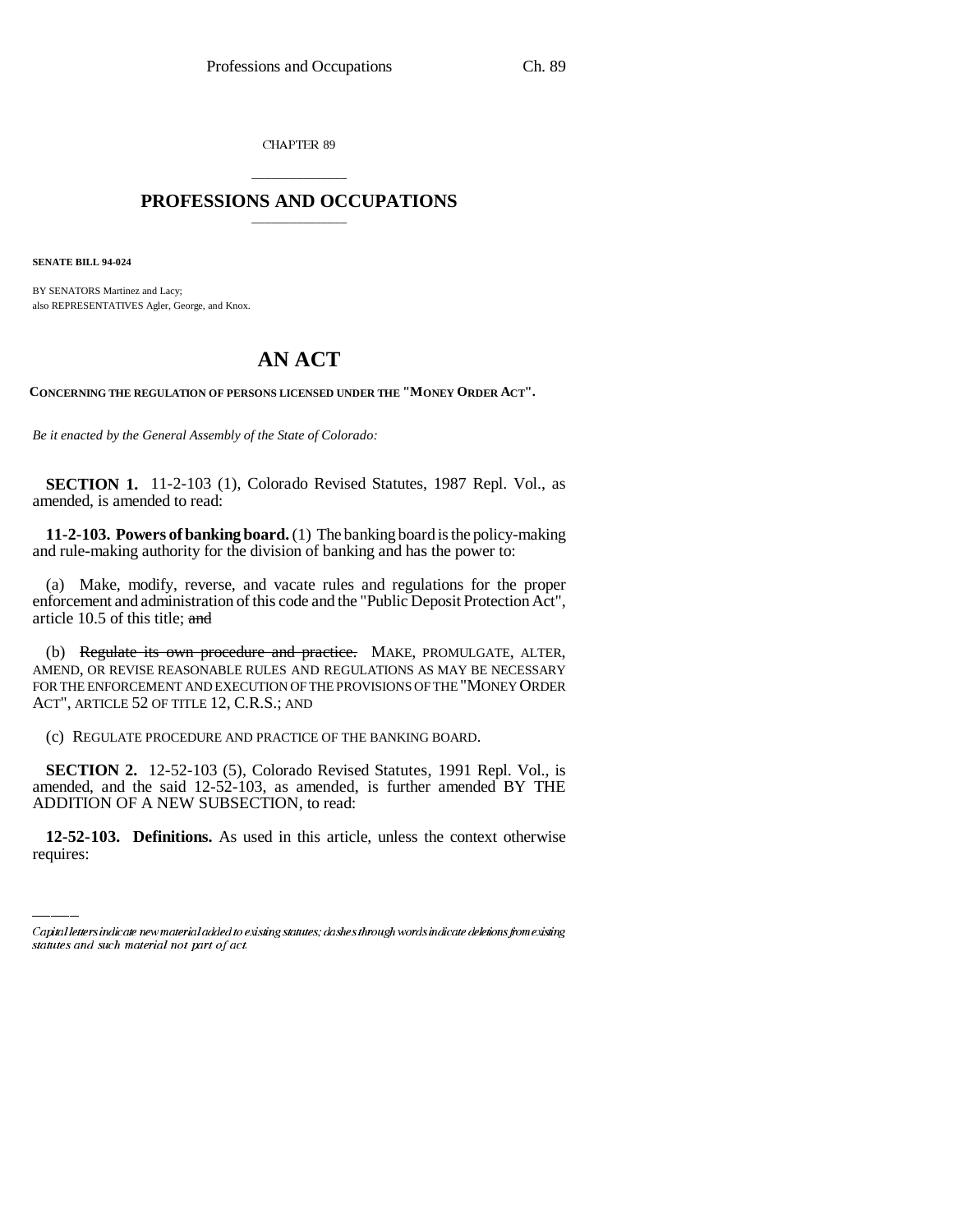Ch. 89 Professions and Occupations

(4.3) "MONEY TRANSMISSION" MEANS THE SALE OR ISSUANCE OF EXCHANGE OR ENGAGING IN THE BUSINESS OF RECEIVING MONEY FOR TRANSMISSION OR TRANSMITTING MONEY WITHIN THE UNITED STATES OR TO LOCATIONS ABROAD BY ANY AND ALL MEANS INCLUDING BUT NOT LIMITED TO PAYMENT INSTRUMENT, WIRE, FACSIMILE, OR ELECTRONIC TRANSFER.

(5) "Person" means any natural person, firm, association, partnership, syndicate, joint stock company, unincorporated company or association, LIMITED LIABILITY COMPANY, common law trust, or any corporation organized under the laws of the United States or of any state or territory of the United States or of any foreign country.

**SECTION 3.** 12-52-104, Colorado Revised Statutes, 1991 Repl. Vol., is amended to read:

**12-52-104. License required.** A person shall not engage in the business of selling or issuing exchange OR IN THE BUSINESS OF MONEY TRANSMISSION without first procuring a license from the banking board; except that no license under this article shall be required of any agent, subagent, or representative of a licensee or employee of such agent, subagent, or representative who acts on behalf of such licensee in the sale of exchange issued by the licensee.

**SECTION 4.** 12-52-106 (1) (b), Colorado Revised Statutes, 1991 Repl. Vol., is amended to read:

**12-52-106. Application for license.** (1) Application for a license shall be made in writing, under oath, to the banking board on such form as it may prescribe. The application shall:

(b) Contain evidence of the good moral character and business experience of THAT the applicant if the applicant is an individual, or of the partners, if the applicant is a partnership or a syndicate POSSESSES QUALIFICATIONS AND EXPERIENCE AS REQUIRED BY THE BANKING BOARD PURSUANT TO RULE. If the applicant is a joint stock association, common law trust, unincorporated company or association, LIMITED LIABILITY COMPANY, or corporation, the secretary or any assistant secretary thereof shall certify the name and address of each of the officers, directors, trustees, or other managing officials together with a designation of the office or offices held by each and evidence of the good moral character and business THAT EACH SUCH INDIVIDUAL POSSESSES THE QUALIFICATIONS AND experience of each REQUIRED BY THE BANKING BOARD PURSUANT TO RULE and shall submit such certificate to the banking board with the application.

**SECTION 5.** 12-52-107, Colorado Revised Statutes, 1991 Repl. Vol., as amended, is amended BY THE ADDITION OF A NEW SUBSECTION to read:

**12-52-107. Bond - condition - amount.** (5) PERMISSIBLE INVESTMENTS, EVEN IF COMMINGLED WITH OTHER ASSETS OF THE LICENSEE, SHALL BE DEEMED BY OPERATION OF LAW TO BE HELD IN TRUST FOR THE BENEFIT OF THE PURCHASERS AND HOLDERS OF THE LICENSEE'S OUTSTANDING PAYMENT INSTRUMENTS IN THE EVENT OF THE BANKRUPTCY OF THE LICENSEE.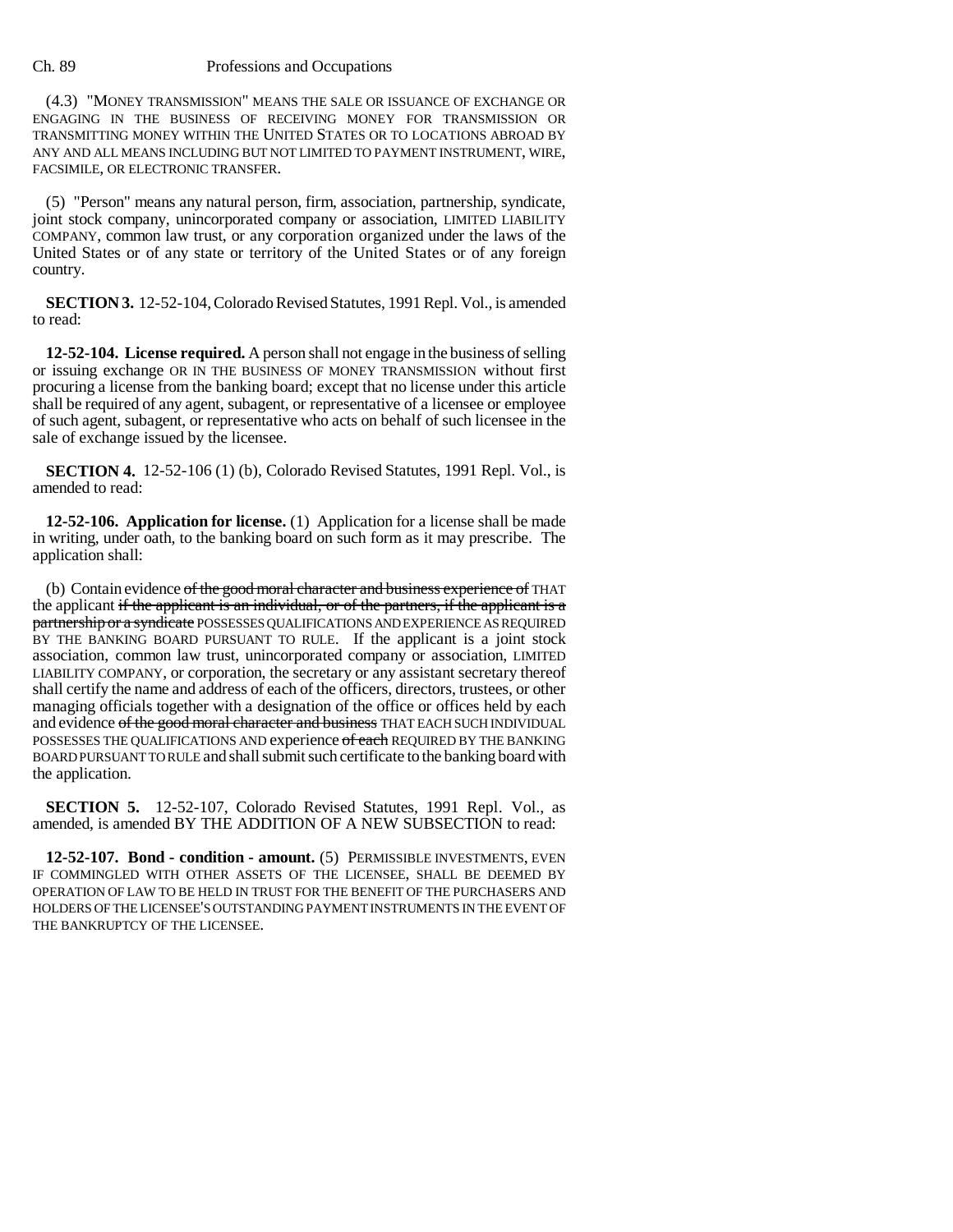**SECTION 6.** 12-52-110, Colorado Revised Statutes, 1991 Repl. Vol., as amended, is amended to read:

**12-52-110. Examination - fee - financial statements and reports to commissioner.** (1) (a) The commissioner shall examine the books and records of every licensee as often as deemed advisable and to the extent required by the banking board; shall make and file in his THE office OF THE COMMISSIONER a correct report in detail disclosing the results of such examination; and shall mail a copy of such report to the licensee examined. If the licensee's records are located outside this state, the licensee shall, at his THE option OF SUCH LICENSEE, either make them available to the commissioner at a convenient location within this state or pay the reasonable and necessary expenses for the commissioner or his THE COMMISSIONER'S representative to examine them at the place where they are maintained. The commissioner may designate representatives, including comparable officials of the state in which the records are located, to inspect them on his behalf OF THE COMMISSIONER. For such examination, the commissioner shall charge a fee in an amount set by the banking board pursuant to section 11-2-103 (11), C.R.S. If any licensee refuses to permit the commissioner to make an examination, such licensee shall be subject to such penalty as the commissioner may assess, not in excess of one hundred dollars for each day any such refusal shall continue.

(b) In lieu of any examination required by this section to be made by the commissioner, the commissioner may accept the audit of an independent certified public accountant or an independent registered accountant, but the cost of such audit shall be borne by the licensee.

(2) (a) Every licensee shall file an annual financial statement with the commissioner, audited by an independent certified public accountant or an independent registered accountant, within one hundred twenty days following the close of the licensee's fiscal year. Such financial statements shall include a balance sheet, a profit and loss statement, and a statement of retained earnings of the licensee and his THE LICENSEE'S agents and subagents relating to their selling or issuing exchange under this article.

(b) Every licensee shall make and file with the commissioner not less than three reports during each calendar year according to the form which may be prescribed by the commissioner. Each such report shall exhibit in detail, as may be required by the commissioner, the resources and liabilities of the licensee at the close of business on the day past to be specified by said commissioner in writing.

(c) IF ANY LICENSEE FAILS TO SUBMIT ANY STATEMENT OR REPORT TO THE COMMISSIONER AS REQUIRED BY THIS SUBSECTION (2), SUCH LICENSEE SHALL PAY TO THE COMMISSIONER A PENALTY ASSESSMENT IN AN AMOUNT NOT TO EXCEED TWENTY-FIVE DOLLARS FOR EACH ADDITIONAL DAY OF DELINQUENCY AS SET BY THE BANKING BOARD PURSUANT TO SECTION 11-2-103 (11), C.R.S.; EXCEPT THAT, IF IN THE OPINION OF THE BANKING BOARD THE DELAY IS EXCUSABLE FOR GOOD CAUSE SHOWN, NO ASSESSMENT SHALL BE PAID.

**SECTION 7.** 12-52-111, Colorado Revised Statutes, 1991 Repl. Vol., is amended to read: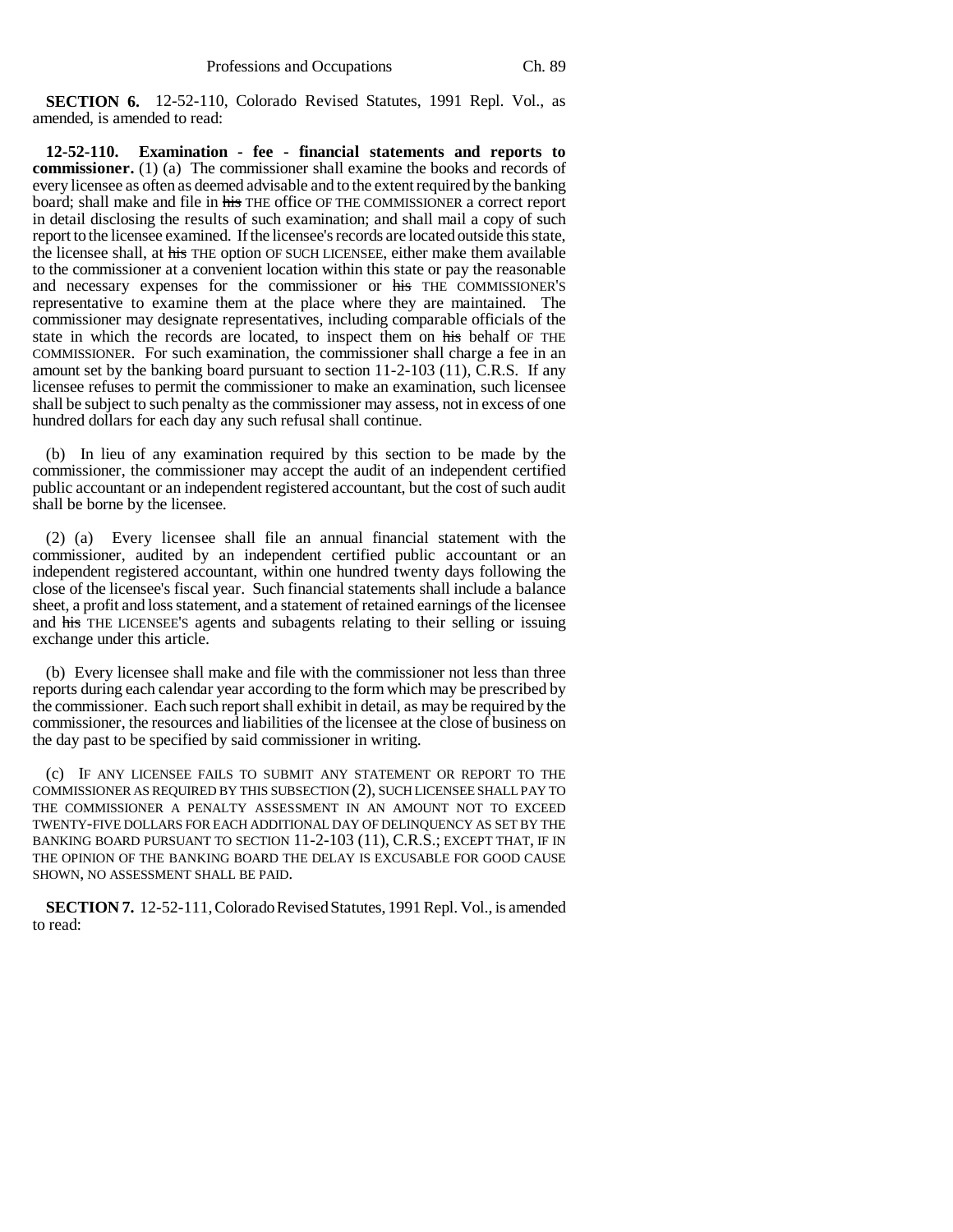## Ch. 89 Professions and Occupations

**12-52-111. Multiple locations.** Each licensee may conduct his business at such locations within this state as he SUCH LICENSEE may desire and through such agents and subagents as he SUCH LICENSEE may from time to time appoint. Each licensee shall notify the banking board within ten days, by certified mail, of any increase in the number of locations at which it conducts its business and shall provide proof that the bond or securities required have been increased accordingly.

**SECTION 8.** 12-52-115, Colorado Revised Statutes, 1991 Repl. Vol., is amended to read:

**12-52-115. Penalty for violations.** Any person who violates any provision of this article is guilty of a misdemeanor and, upon conviction thereof, shall be punished by a fine of not more than one TEN thousand dollars. Each such violation shall constitute a separate offense.

**SECTION 9.** 12-52-116, Colorado Revised Statutes, 1991 Repl. Vol., is amended to read:

**12-52-116. Notice to banking board.** (1) The licensee or his SUCH LICENSEE'S agents or subagents shall give notice to the banking board, by certified mail, of any legal action which shall be brought against him THE LICENSEE and of any judgment which shall be entered against him SUCH LICENSEE, by any creditor or claimant, relating to his selling or issuing exchange OR TRANSMITTING MONEY under this article, together with details sufficient to identify the action or judgment, within ten days after the commencement of any such action or notice to the licensee of entry of any such judgment. Within ten days after it pays any claim of judgment to any such creditor or such claimant, the corporate surety shall give notice to the banking board, by certified mail, of such payment, together with details sufficient to identify the claimant or creditor and the claim or judgment so paid.

(2) The licensee or his SUCH LICENSEE'S affiliates, agents, or subagents shall immediately give notice to the banking board, by certified mail, of any information in their possession with regard to money orders issued by them that have been returned to purchasers unpaid.

**SECTION 10.** 12-52-117, Colorado Revised Statutes, 1991 Repl. Vol., is amended to read:

**12-52-117. Repeal of article - review of functions.** (1) This article is repealed, effective  $J_{\text{t}}$ ,  $\overline{1994}$  JULY 1, 2004.

(2) Prior to such repeal, the licensing functions of the commissioner and the banking board shall be reviewed as provided for in section 24-34-104, C.R.S.

**SECTION 11.** 24-34-104 (23.1) (c), Colorado Revised Statutes, 1988 Repl. Vol., is repealed as follows:

**24-34-104. General assembly review of regulatory agencies and functions for termination, continuation, or reestablishment.** (23.1) The following boards and the functions of the specified agencies shall terminate on July 1, 1994: